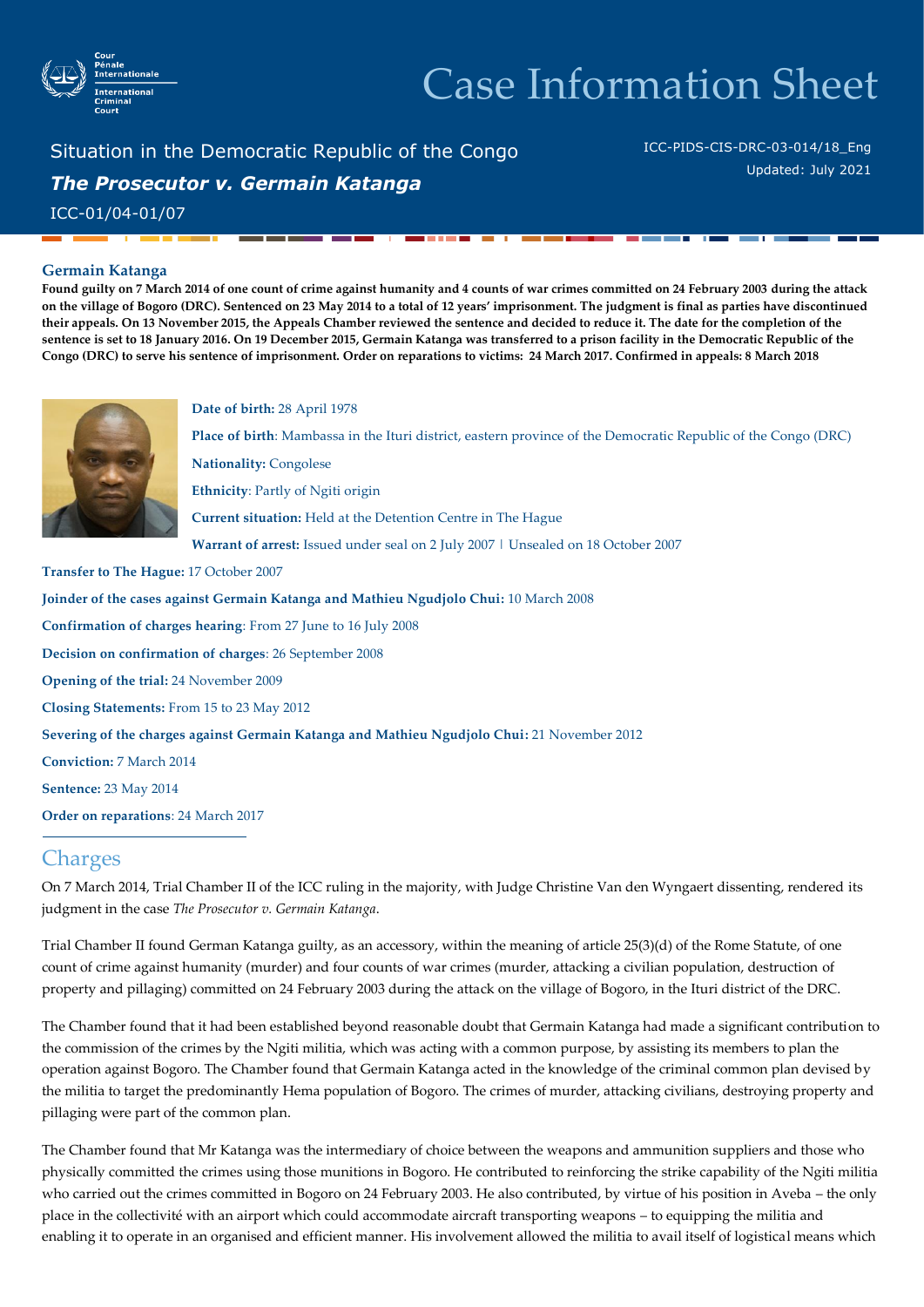it did not possess enabling it to secure military superiority over its adversary. However, the Chamber dismissed the mode of liability, as principal perpetrator, applied to Germain Katanga, since it was not proven beyond reasonable doubt that in respect of the collectivité he had the material ability to give orders or to ensure their implementation, or that he had the authority to punish camp commanders.

### RE-CHARACTERISATION OF THE MODE OF LIABILITY

The Chamber changed the characterisation of the mode of liability against Mr Katanga – who had initially been charged as principal perpetrator – on the basis of article 25(3)(d) of the Rome Statute, which defines being an accessory as contributing "[i]n any other way [...] to the commission [...] of [...] a crime by a group of persons acting with a common purpose". Germain Katanga was found guilty, as an accessory within the meaning of article 25(3)(d) of the Rome Statute, of the crimes of murder constituting a crime against humanity and a war crime and the crimes of directing an attack against the civilian population as such or against individual civilians not taking direct part in hostilities, destroying the enemy's property and pillaging constituting war crimes.

### OTHER CHARGES

The Trial Chamber acquitted Germain Katanga of rape and sexual slavery as a crime againt humanity and the war crimes of using children under the age of fifteen years to participate actively in hostilities, sexual slavery, and rape.

The Chamber found that there was evidence beyond reasonable doubt that the crimes of rape and sexual slavery were committed. Regarding the crime of using child soldiers, it found that there were children within the Ngiti militia and among the combatants who were in Bogoro on the day of the attack. However, the Chamber concluded that the evidence presented in support of the accused's guilt did not satisfy it beyond reasonable doubt of the accused's responsibility for these crimes.

### **SENTENCE**

On 23 May 2014, Trial Chamber II, ruling in the majority with Judge Christine Van den Wyngaert dissenting, [sentenced](http://www.icc-cpi.int/en_menus/icc/situations%20and%20cases/situations/situation%20icc%200104/related%20cases/icc%200104%200107/court%20records/chambers/trial%20chamber%20ii/Pages/3484.aspx) Germain Katanga to a total of 12 years' imprisonment. The time spent in detention at the ICC – between 18 September 2007 and 23 May 2014 – will be deducted from his sentence.

### APPEAL

On 25 June 2014, the Defence for Germain Katanga and the Office of the Prosecutor discontinued their appeals against the judgment in the Katanga case. The judgment is now final.

### **REPARATIONS**

On 24 March 2017, Trial Chamber II issued a[n Order awarding individual and collective reparations](https://www.icc-cpi.int/Pages/item.aspx?name=pr1288) to the victims of crimes committed by Germain Katanga. The judges awarded 297 victims with a symbolic compensation of USD 250 per victim as well as collective reparations in the form of support for housing, support for income‑generating activities, education aid and psychological support. Because of Mr Katanga's indigence, the Trust Fund for Victims was invited to consider using its resources for the reparations and to present an implementation plan by 27 June 2017.

In May 2017, the Trust Fund's Board decided to provide \$1 million for the reparations awarded to victims in the Katanga case covering the full amount of the costs of the reparations awards ordered by the Trial Chamber. The Board also welcomed a voluntary contribution of €200,000 by the Government of The Netherlands, which included earmarked funding to cover the cost of individual awards. On 25 July 2017, the Trust Fund [presented](https://www.icc-cpi.int/Pages/item.aspx?name=170726-tfv-pr) its draft implementation plan to the Chamber.

On 8 March 2018, the Appeals Chamber [confirmed, for the most part,](https://www.icc-cpi.int/Pages/item.aspx?name=pr1364&ln=fr) the [Reparations Order](https://www.icc-cpi.int/Pages/record.aspx?docNo=ICC-01/04-01/07-3728-tENG) in the case.

# Background on the trial

### REFERRAL TO THE COURT

The Democratic Republic of the Congo ratified the Rome Statute of the International Criminal Court on 11 April 2002. On 3 March 2004, the Government of the DRC referred the situation (all events within the jurisdiction of the Court) on its territory since the entry into force of the Rome Statute on 1 July 2002. After preliminary analysis, the Prosecutor initiated an investigation on 21 June 2004. Investigations are ongoing in relation to the situation in the DRC.